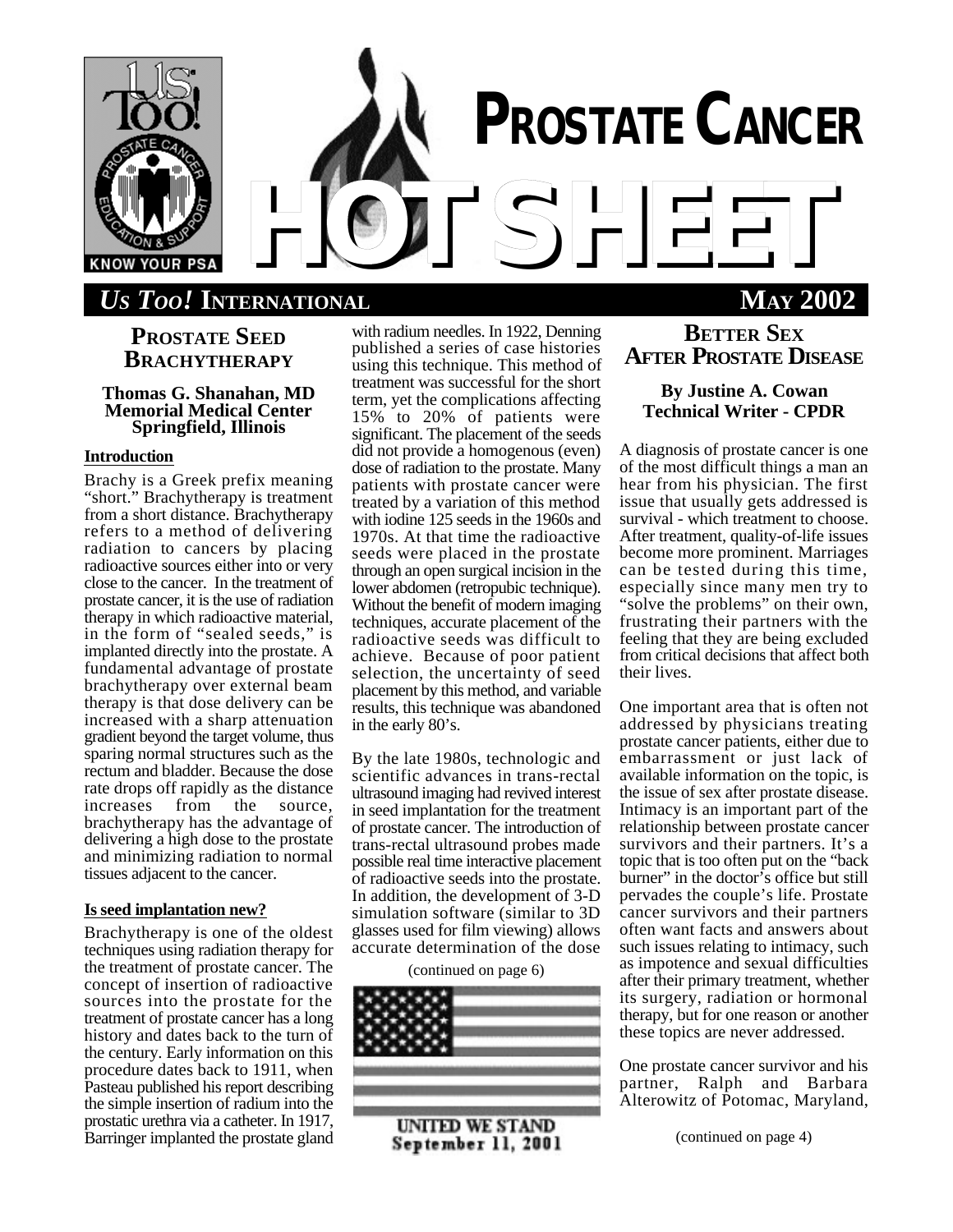# **PROSTATE CANCER PATIENT SUPPORT 1-800-80-***US TOO! US TOO!* **INTERNATIONAL**

# **PROSTATE CANCER NEWS YOU CAN USE**

*Us Too!* publishes a FREE e-mail based news service which provides updates on the latest prostate cancer related news. To subscribe or link to the archives simply visit the *Us Too!* Website: www.ustoo.org

News items contained in *Us Too!* publications are obtained from various news sources and edited for inclusion. Where available, a pointof-contact is provided.

All references to persons, companies, products or services are provided for information only, and are not endorsements. Readers should conduct their own research into any person, company, product or service, and consult with their loved ones and personal physician before deciding upon **any** course of action.



#### **CHEAP, COMMON ACNE MEDICINE MIGHT HOLD CURE TO CANCERS, RESEARCHERS SAY** *Canadian Press - March 28, 2002*

Researchers at the Hamilton Regional Cancer Centre have found that a common acne medication can reduce certain kinds of cancer tumours by a staggering 70 per cent in animal tests.†The discovery may one day lead to a safe and inexpensive cancer treatment that could spare the lives of thousands of Canadians who die each year after their breast or prostate cancer spreads to the bones.†Dr. Gurmit Singh, director of research at the cancer centre and the lead investigator of the project, expects clinical trials to begin this summer.<sup>†\*</sup>I am thrilled with the results,\*\* said Singh. "I'd just like to get it into the clinic. It's only great news once it's tested in people. A lot of people have cured a lot of mouse tumours in the past."†Breast and prostate cancer are two of the most common forms of the disease, making up more than a quarter of all new cases that are diagnosed in Canada.†One of cancer's most lethal characteristics is that cancerous cells can slip away from the original tumour and migrate through the body to other locations.†These new tumours called metastases - can take root in other organs and it's often these secondary tumours that cause death. For reasons still not fully understood, breast and prostate cancer metastases prefer to migrate into bones. Between 70 to 80 per cent of breast cancer metastases and up to 70 per cent of prostate cancer metastases end up in bones. Singh and his team discovered that tetracycline - an effective, dollar-a-day antibiotic that has been around for decades - can attack tumours that have migrated to bones. Tumour cells in the bone pump out an enzyme called matrix metalloproteinase, which chews up the bone and allows the tumour to expand. Tetracycline gets absorbed by the bones, however, and blocks the enzyme from breaking down bone tissue. More importantly, the Hamilton researchers also found that tetracycline can kill the metastatic tumour cells. "There's a very old hypothesis called Paget's hypothesis that says if the soil is rich, the seed will grow," Singh explained. "Bone is fertile ground for certain kinds of cancers." Tetracycline doesn't stop the signalling process that attracts bone metastases but it does make the bone inhospitable once the tumour cells get there. "The soil isn't

as fertile," said Singh. "It will kill them." But Singh's group also stumbled upon an unexpected bonus. They discovered that tetracycline not only killed tumour cells and stopped bone loss, it also promoted the growth of new bone tissue.†That's significant because broken bones are a common problem for cancer patients with bone metastases. Just over half of all women with metastatic breast cancer will suffer a bone fracture. "The cost savings would be huge in terms of hospitalization and also the quality of life of these patients," Singh added. The researchers hope to start clinical trials on prostate cancer patients in July or August, and then begin a second trial with breast cancer patients. "We don't know what we'll find in humans," cautioned Singh. "Even if we got a 20 per cent response in our clinical trials, we're looking at a big change.".

\* \* \* \* \* \* \* \* \* \* \* \* \* \*

## **DISEASE RECURRENCE IN PATIENTSWITH LOCALIZED PROSTATE CANCER PREDICTED BY PROLIFERATIONOF MICROMETASTATIC CELLS** *FaxWatch Inc. - March 21, 2002*

Determination of the phenotype of individual micrometastatic prostate cancer cells may provide more useful prognostic information than just the determination of their presence or absence in the peripheral blood and bone marrow of patients with clinically localized disease, suggest new findings. "Some studies have demonstrated a correlation between [reverse-transcription] polymerase chain reaction (RT-PCR)] detection of PSA-mRNA and disease recurrence," the authors wrote. "However, many RT-PCR-positive patients remain disease-free." To address this issue, they evaluated 58 patients undergoing radical prostatectomy, all whose bone marrow contained PSAmRNA by RT-PCR. The researchers performed a phenotypic characterization of the micrometastatic cells. Mean followup was 22.4 months. In 21 (36.3%) patients, 1 or more micrometastatic cells were proliferating. Among this group, the disease-free survival rate was 76.2%. Of the 37 patients (63.7%) with nonproliferating cells, 97.3% remained disease-free. The only preoperative variable that correlated with diseasefree survival was the presence of proliferating cells. (Bianco F, et al. Prostate 2001;49:235-42.)

*US TOO!* **PCA HOTSHEET MAY 2002 P. 2**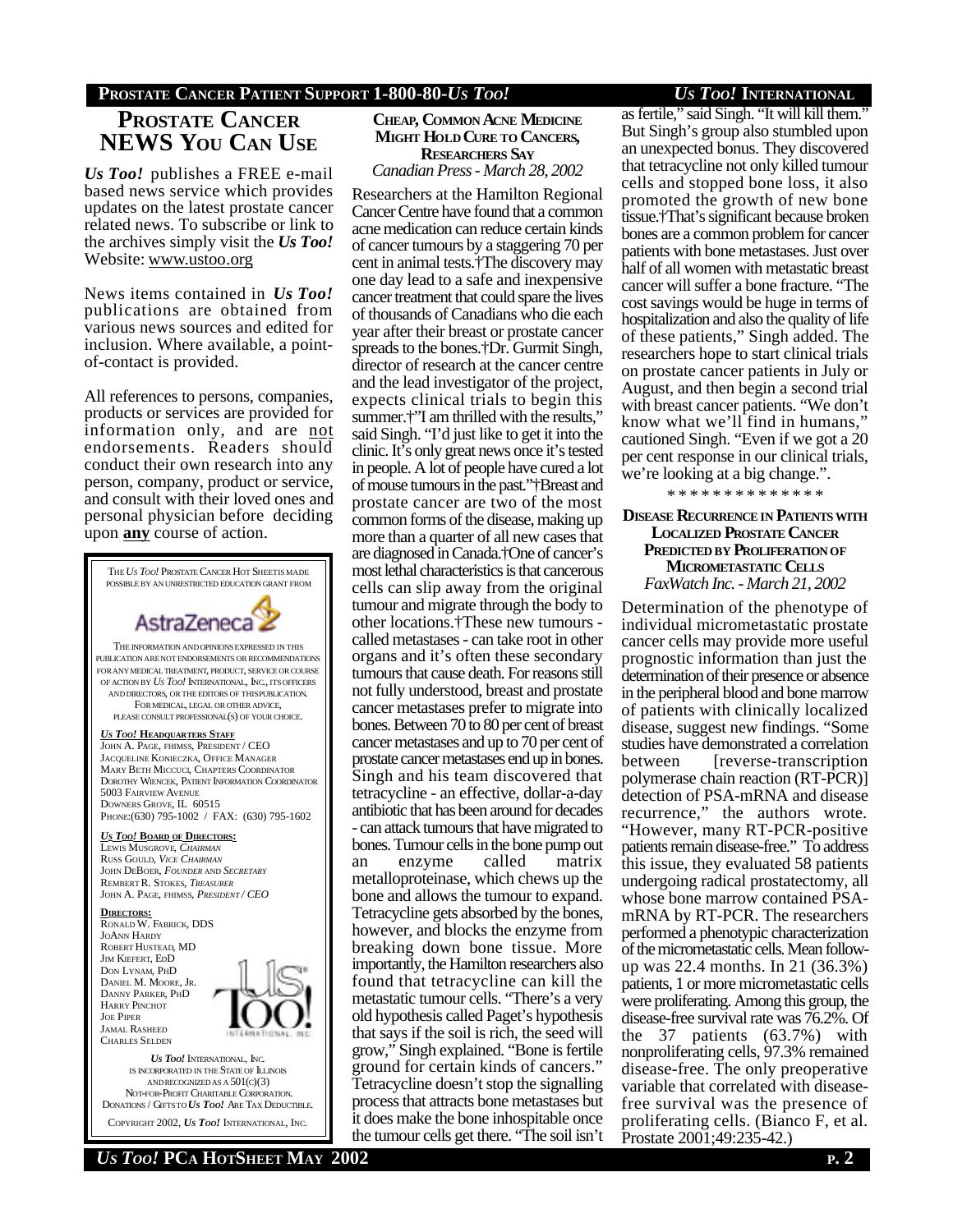# *US TOO!* **INTERNATIONAL VISIT US ON THE INTERNET AT WWW.USTOO.ORG**

**NEW SERVICE ON MAYOCLINIC.COM HELPS MENWITH EARLY-STAGE PROSTATE CANCER DECIDE WHAT TREATMENT OPTION IS BEST** *AScribe Newswire - April 13, 2002*

MayoClinic.com has developed a new service that guides men with early-stage prostate cancer through the decision-making process to determine what treatment option is best for their individual situation.

\* \* \* \* \* \* \* \* \* \* \* \* \* \*

# **ARNIE'S ARMY MARCHES ONE LAST TIME IN SALUTE OF PALMER'S MASTERS FAREWELL**

*Canadian Press - April 13, 2002*

AUGUSTA, Ga. - Ghosts used to be welcome at the Masters. If they weren't clanking their chains, they would settle for rattling their irons. But Augusta National isn't as accommodating to old men anymore, so golf's greatest spirit will no longer wander the Masters' fairways. With tears brimming in his eyes and a papal wave of his massive right paw, Arnold Palmer said goodbye to the tournament he made famous. The man who also did more than any other single figure to make millionaires out of the men and women who play the game missed the cut for good Saturday at age 72.

\* \* \* \* \* \* \* \* \* \* \* \* \* \*

### **LAPAROSCOPIC PELVIC LYMPHADENECTOMY JUSTIFIED IN SELECT PATIENTSWITH LOCALLY ADVANCED PROSTATE CANCER** *FaxWatch Inc. - April 04, 2002*

In a study assessing the role of laparoscopic lymph node sampling in patients with locally advanced prostate cancer before radical radiotherapy, researchers concluded that laparoscopic lymph nodes can be sampled safely by urologists with experience in laparoscopic surgery.†"[P]elvic lymphadenectomy is justified in selected patients with locally advanced prostate cancer to choose the most appropriate treatment and to avoid unnecessary radiotherapy," the researchers concluded. (Parking J, et al. BJU Intl 2002;89:14-7.) In the context of clinical trials, an editorialist supports the use of laparoscopic lymphadenectomy as a "relatively noninvasive method of obtaining information on lymph node status." However, in the clinical management of patients undergoing radiotherapy for locally advanced

prostate cancer, "the case has yet to be made for the general introduction of pelvic lymphadenectomy." (Kirk D, et al. BJU Intl 2002;89:17-8.)

\* \* \* \* \* \* \* \* \* \* \* \* \* \*

### **AGENT ORANGE WIN FOR VETS; FUNDS AWARDED DIABETES, CANCER SUFFERERS**

*LA Daily News - April 03, 2002*

Vietnam veterans suffering from diabetes and prostate cancer after being exposed to Agent Orange won a round in their battle against the federal government. A federal appeals court ruled that the Department of Veterans Affairs must pay retroactive disability payments to thousands of Vietnam vets. The disability payments must date to when veterans initially applied for benefits under a law that allowed them to do so beginning Sept. 25, 1985.

\* \* \* \* \* \* \* \* \* \* \* \* \* \*

### **GENETIC TEST MAY HELP DIAGNOSE PROSTATE CANCER**

A gene known as AMACR is overexpressed in prostate cancer tissue samples and may be a useful addition to current diagnostic tools for detecting the disease, which is the second leading cause of cancer-related death in men, according to an article in the April 3 issue of The Journal of the American Medical Association (JAMA), a theme issue on basic science and translational research. Mark A. Rubin, M.D., and colleagues at the University of Michigan Medical School, Ann Arbor, used microarray technology to determine the expression and clinical utility of a-methylacyl coenzyme A racemase (AMACR), a gene identified as being overexpressed in prostate cancer and its precursor lesion. Microarray technology allows researchers to put thousands of genes onto a small glass slide, similar to a computer chip, and evaluate them simultaneously.

\* \* \* \* \* \* \* \* \* \* \* \* \* \*

#### **NONCLINICAL VARIABLES INFLUENCE PROSTATE CANCER MANAGEMENT** *FaxWatch Inc. - March 21, 2002*

Researchers found that baseline diseaserelated function as well as various nonclinical variables are important determinants of treatment of clinically localized prostate cancer. Using data from the Prostate Cancer Outcomes Study, they evaluated 3,073 men with clinically localized disease (T1 or T2). All

participants had completed a baseline survey, and medical records were reviewed to obtain diagnostic and treatment information. The investigators examined the association of sociodemographic and clinical characteristics with 4 management options radical prostatectomy, radiation therapy, hormonal therapy, and watchful waiting. These 4 treatment options were followed by 47.6%, 23.4%, 10.5%, and 18.5% of the subjects, respectively. Factors associated with conservative treatment (hormonal therapy alone or watchful waiting) after adjusting for age, clinical stage, baseline PSA, and histologic grade were history of a heart attack, being unmarried, geographic region, poor pretreatment bladder control, and impotence. With respect to race/ethnicity, aggressive treatment was similar among white (85.5%), black (88.1%), and Hispanic (85.3%) men among those aged less than 60 years. However, aggressive treatment was more likely among white and Hispanic men as compared with black men among those aged at least 60 years. "These results underscore the lack of consensus for care of this disease, probably attributable to the lack of definitive evidence of the efficacy of one approach versus another," the researchers commented. "Until such evidence can be obtained, we urge that men diagnosed with prostate cancer be informed of the potential risks and the potential benefits of all 4 main treatment options so that they might make an informed decision." (Harlan L, et al. J Natl Cancer Inst 2001;93:1864-71.)

\* \* \* \* \* \* \* \* \* \* \* \* \* \*

#### **FREE PSA MAY DOUBLE PSA ACCURACY** March 21, 2002

Many more cases of prostate cancer would be detected and many unnecessary biopsies avoided by using a more complex variant of the PSA screening test, two new studies suggest. Measuring free/total PSA ratios almost doubled the detection of prostate cancer compared with the total PSA measurement used under the Government's PSA Informed Choice programme. The National Screening Committee is currently assessing the relative benefits of different methods of taking PSA readings - including free/total PSA - in a bid to standardise the UK programme. Dr Muir Gray, programme director for the committee, said a

(continued on page 8)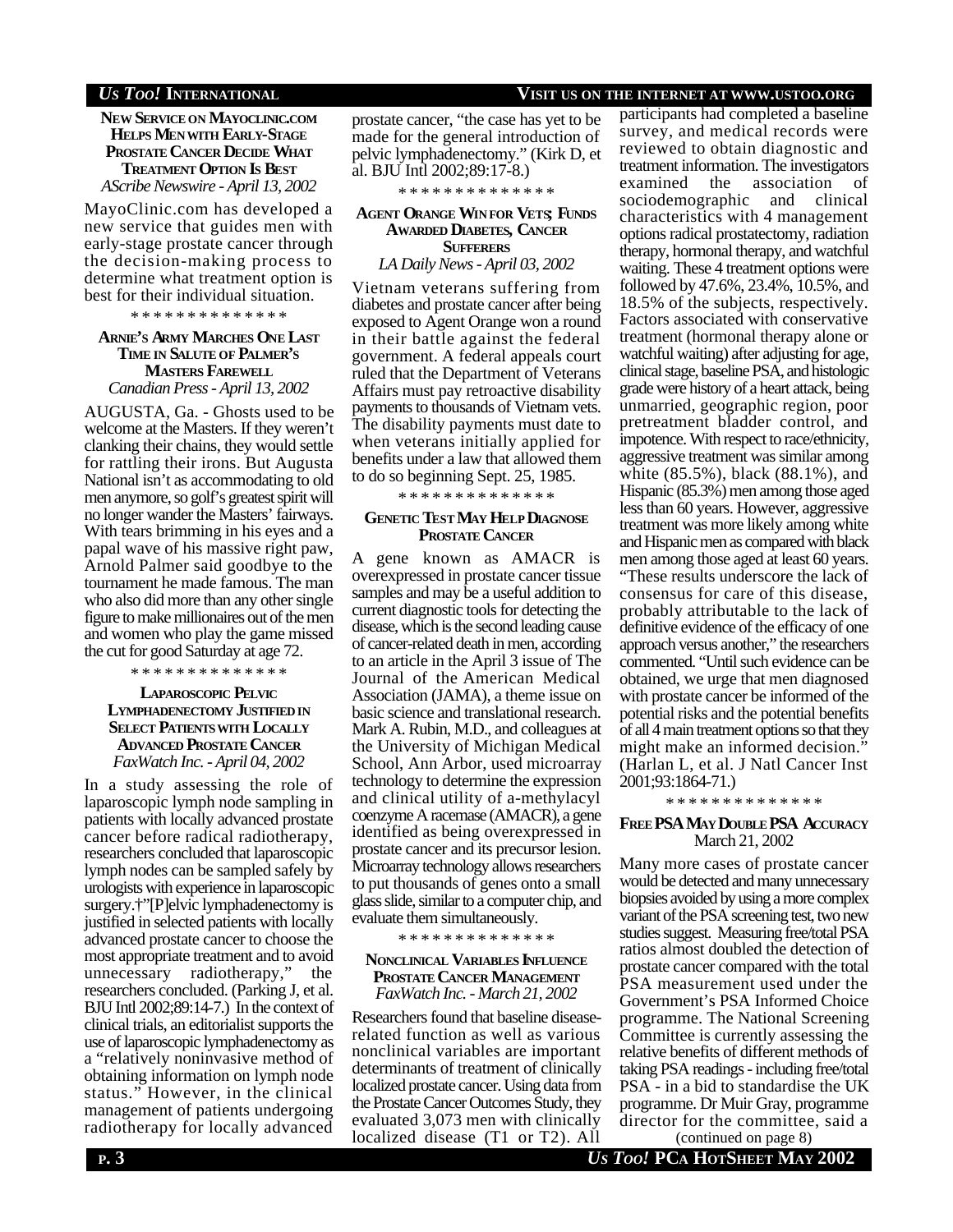# **PROSTATE CANCER PATIENT SUPPORT 1-800-80-***US TOO! US TOO!* **INTERNATIONAL**

## **BETTER SEX** (continued from P. 1)

have taken their own experiences as well as those of many other survivors and their spouses, as related to them

(WRAMC) in Washington D.C. where he and his wife were speaking, he told the audience in his distinctive Brooklyn accent "The whole body is involved in lovemaking, not just the about this. You can learn how to make love with how you are today. Go ahead and express love for one another even if your situation or body

changes." She continued "You, as a

in cancer support groups and private conversations, and compiled them into a guidebook that d i s c u s s e s sexuality after prostate disease with candor and se ns it ivi ty. Their book The Lovin' Ain't Over: The Couple's Guide to Better Sex after Prostate Disease is a comprehensive overview of quality-of-life and medical issues covering the couple's relationship, r e g a i n i n g intimacy, and a discussion of 21 d i f f e r e n t therapies and medications i n c l u d i n g devices, which is designed to help survivors and their partners regain intimacy after surgery for prostate cancer. It also includes p e r s o n a l

**ABOUT THE CENTER FOR PROSTATE DISEASE RESEARCH (CPDR)**

The Center for Prostate Disease Research (CPDR), established by Congress in 1991, which is located in Rockville, Maryland, is a unique asset in the battle against prostate disease. It is a Department of Defense (DoD) program affiliated with the Uniformed Services University of the Health Sciences in Bethesda, Maryland and is a collaboration with the Henry M. Jackson Foundation for the Advancement of Military Medicine. As the only free-standing prostate disease research site in the nation, it is comprised of five separate, interrelated programs including a Basic Science Research Program, Tri-Service Multicenter National Prostate Cancer Patient Database, Clinical Research Center located at Walter Reed Army Medical Center (WRAMC), Education and Training Programs, and a Tumor Tissue, DNA/RNA, Cell and Serum Bank. CPDR scientists regularly collaborate with researchers at the National Institutes of Health (NIH), the National Cancer Institute (NCI), the Armed Forces Institute of Pathology (AFIP), Human Genome Sciences, Inc. and many other institutions.

Any active duty or retired military healthcare beneficiary who is DEERS eligible can receive treatment at the Clinical Care Center located in the former Ward 56 at WRAMC in Washington, D.C. and be a part of the research effort to fight prostate cancer. CPDR also sponsors quarterly presentations and monthly support group meetings of Us Too!. Any active duty or retired military member affected by prostate cancer who is a military healthcare system beneficiary is able to give their consent to be entered into the DoD Tri-Service Multicenter National Prostate Cancer Patient Database, which currently has records on over 14,000 patients. The database is an invaluable research tool, which benefits all American men. Clinical trials are also available at WRAMC and prostate disease patients can participate as long as they meet eligibility requirements.

For more information on any of these programs you may access CPDR's newly redesigned website at www.cpdr.org or call the Clinical Center at (202) 782-4000 or Headquarters at (240) 453-8900.

accounts of prostate cancer survivors (written to protect their anonymity) and vignettes of relevant research from professionals in the urology and cancer fields.

Ralph is quick to point out that intimacy is not just sexual. At a recent Us Too! chapter meeting at Walter Reed Army Medical Center genitalia. It's a mind/body experience. A good physical relationship involves the whole person." Barbara offered the partner's point of view on intimacy after prostate disease "After prostate cancer there can be an island of silence relating to regaining intimacy in a marriage. One partner needs to reach out and connect with the other couple, can work together to recreate a new way of loving each other. Loving is a partner's activity. Many men feel that the burden of loving rests solely on them. It's just not true. Both partners are responsible for their loving experience. There has to be o p e n communication between the two of you as a couple. Loving is a physical expression of your e m o t i o n a l intimacy."

The audience, comprised mainly of men and their spouses from the World War II generation who were not raised discussing sex and other similarly private matters, seemed to appreciate this realistic and compassionate approach to their questions and d i f f i c u l t i e s concerning their sexuality. Initially, there were some

surprised expressions on audience members' faces when Ralph, who has some formal education in anatomy and doesn't mince words, began using terms such as erection, orgasm and ejaculation. He is also the founding vice chairman and former director of the National Prostate Cancer Coalition (NPCC) a patient advocacy group dedicated to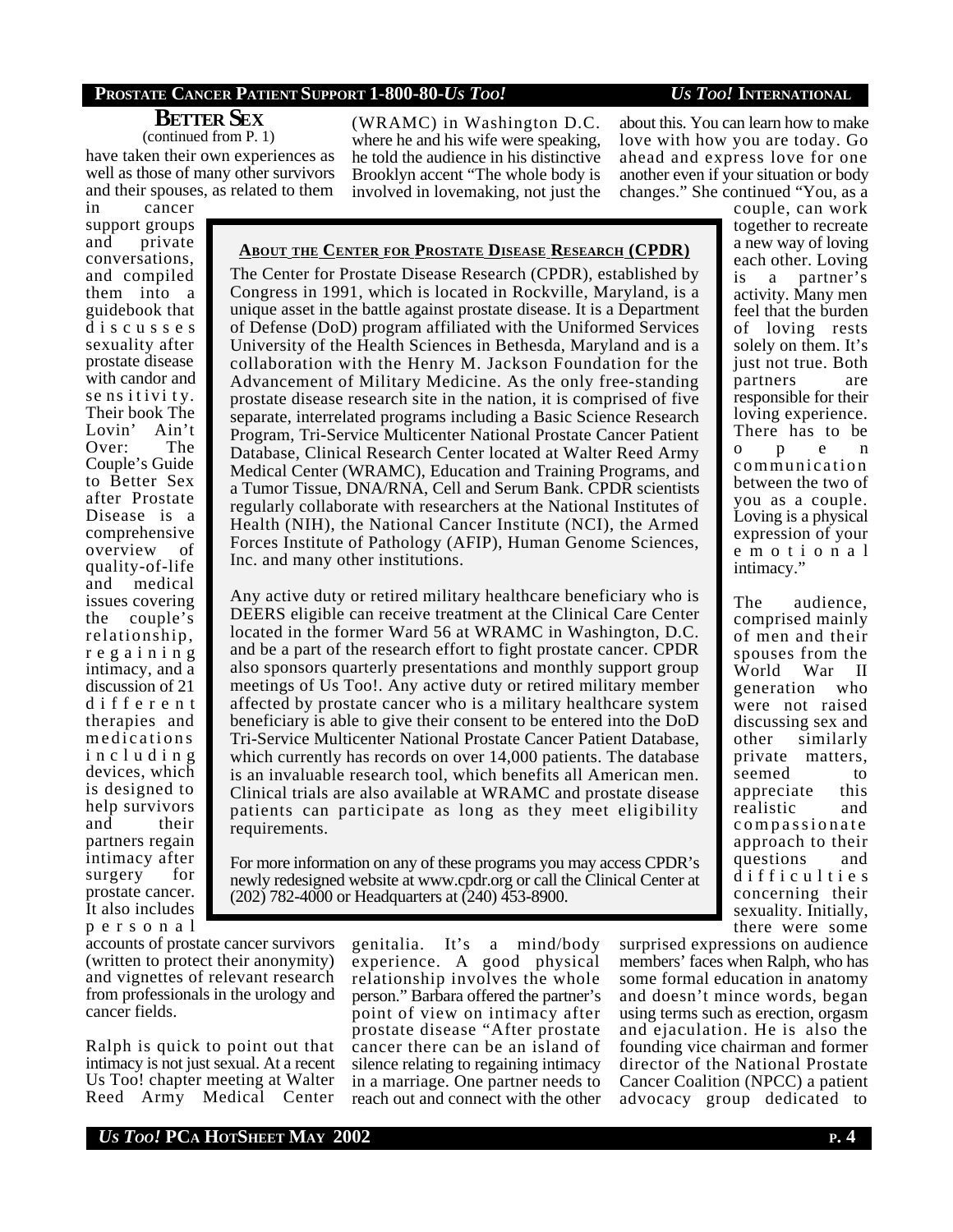*US TOO!* **INTERNATIONAL VISIT US ON THE INTERNET AT WWW.USTOO.ORG**

lobbying members of the House and Senate for a continuation of funding for the prostate cancer research field.

Throughout the talk, Ralph also did a few "show and tell" demonstrations of devices, which can assist with patients' erectile dysfunction (ED) while Barbara displayed pertinent facts on the overhead and narrated from the podium. After a few minutes, though, audience members warmed up to the couple and began asking specific questions about impotence and ways to improve their post-surgery love life.

Ralph and Barbara know what they are talking about. They reached these insights through the shared journey of Ralph's prostate cancer and survival. He has a history of familial (hereditary) prostate cancer. His father suffered from it and with that knowledge, Ralph made a habit of closely monitoring his own prostate specific antigen (PSA) level over the years. In May 1995, however, his PSA had risen to 6.5. Ralph's physician performed a biopsy in July and the diagnosis of cancer was returned.

Ralph admits that his first reaction to this news was "complete denial". He and Barbara, who had been together since they met in an otherwise boring office meeting in 1979, were determined to learn everything they possibly could about prostate cancer. Their extensive research and strong relationship helped them transcend this episode in their married life. As Barbara said, when reflecting on that time period, "We knew we would make it together."

One area of difficulty the couple faced was a lack of information on erectile dysfunction. They attempted to learn the facts and realities about impotence, which is the result of prostate-related problems and a common side effect of prostate cancer treatments. It is aggravated and even can be caused by excessive drinking, smoking, or use of recreational street drugs, the effects

of aging, as well as many prescription medications. It can also be caused by accidents and injuries. In Chapter 2 of their book Ralph and Barbara cite that 70 to 90 percent of prostate cancer survivors who had surgery have erectile dysfunction for some time, or on a permanent basis. The nerve-sparing approach that surgeons often use during the radical prostatectomy operation doesn't always guarantee that a man's potency will return after his prostate cancer treatment. Ralph was faced with this reality after his own surgery. He openly described his own impotence after surgery "Like a lot of men, I thought I was the only one with erectile dysfunction."

In Chapter 2 of The Lovin Ain't Over, Ralph and Barbara offer hope to couples experiencing the same dilemma: " Millions of men have given up on lovemaking because of their erection problems. In our prostate cancer community, one study found that the level of expressed "sexual interest" dropped by half after treatment...The fact is, men can continue to have a strong sex drive even if they have erectile dysfunction. It is possible to have good loving for the rest of your life regardless of age, whether you have erectile dysfunction or not. Many men with erectile dysfunction still have some erectile capability. And even without intercourse, you can still have a good love life."

After extensive research on the topic of impotence, the authors reached several conclusions. In response to the question of "What is normal?' in terms of a couple's sex life, they concluded that normal is whatever gives the prostate cancer survivor and his partner pleasure together. They chimed in that "There's no such thing as normal. Every sex life is different as each couple is different. It's normal to have interest in sex throughout your life." Barbara continued the thought "Both men and women want intimacy, including caring and caressing, feeling that they are desired and desirable, knowing that they are loved and wanted."

The couple offered some final thoughts to their audience including suggestions of how to improve postsurgery lovemaking including the practice of Kegel exercises, using gravity (male standing up) to assist with maintaining erections, manual stimulation of the man's genitalia (which is after all, a muscle) to increase circulation, and the use of herbal supplements such as Gingko and Kava, which can reduce anxiety in sexual performance.

Above all, Ralph and Barbara stress the need for open communication, humor and romance in a relationship. "Couples have to relearn how to make love and be tender. Build your own amorous scenario. Each couple should take the time to find their own pleasure points. Take the time, turn off the phone, don't be rushed, write love notes. Make love whenever and wherever you want".

In a hectic everyday world of traffic and cell phones, this is good advice for all of us.

The Lovin' Ain't Over: The Couple's Guide to Better Sex after Prostate Disease is available from Health Education Literary Publisher. Copies can be obtained by calling them at (516) 942-5000, contacting them via email at ecpcp@aol.com or visiting their website at www.ecpcp.org.

**"I FLUNKED MY PSA: WHAT YOU NEED TO KNOW ABOUT PROSTATE CANCER, NOW!"** by Ernie Bodai, M.D., (B2Z Publishing Inc., \$11.95)

This is Bodai's second cancer-education book, following last year's "I Flunked My Mammogram." Both are print versions of a long conversation with your doctor, and include discussions of risk factors, diagnosis, treatment and recovery. A portion of the profits from the new book will benefit PCa education programs.

Bodai is director of Breast Surgical Services at Sacramento Kaiser Permanente and created the breast-cancer postage stamp. He was diagnosed with prostate cancer in June 2000 and says that his health now is "great."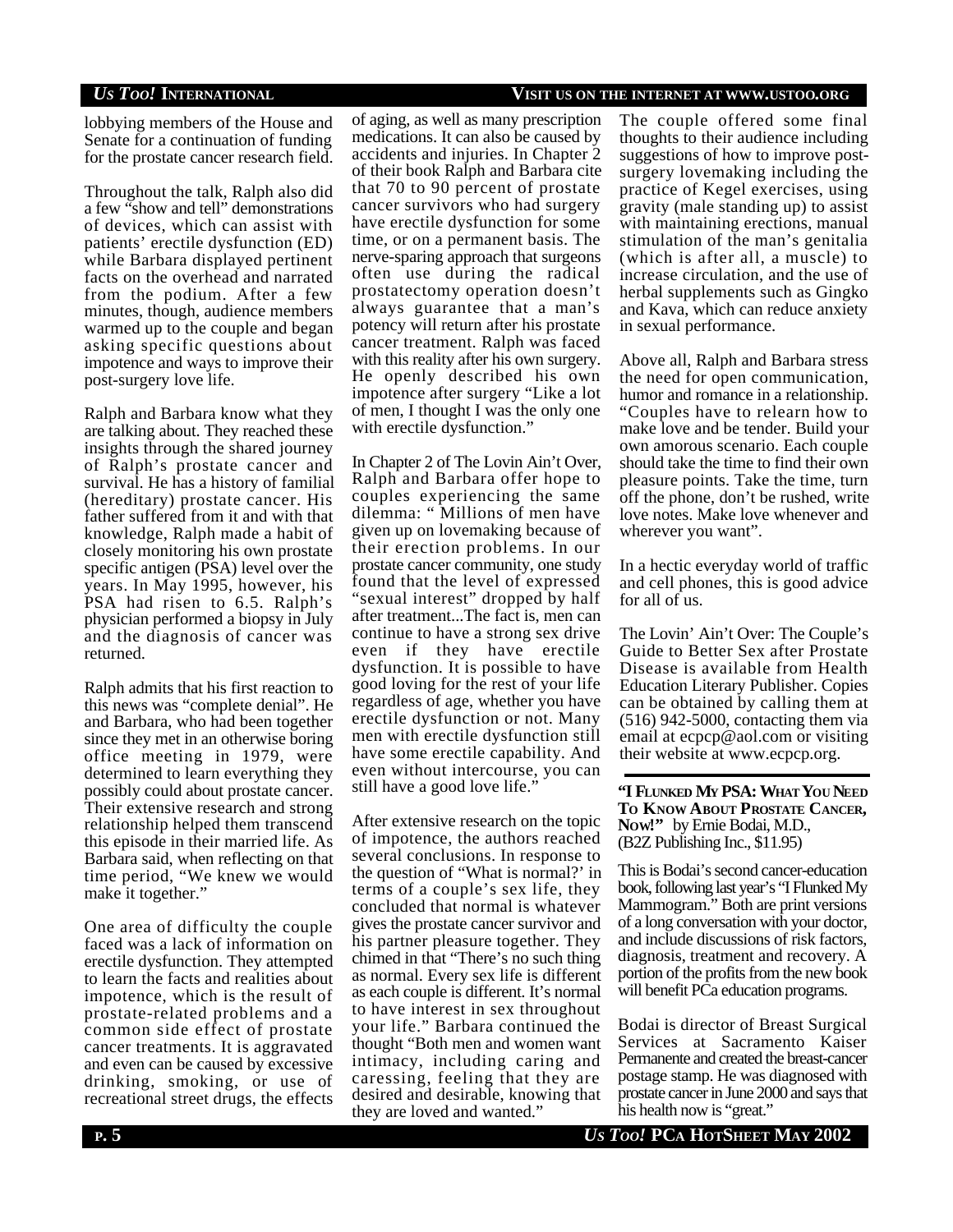# **PROSTATE CANCER PATIENT SUPPORT 1-800-80-***US TOO! US TOO!* **INTERNATIONAL**

### **SEED BRACHYTHERAPY** (continued from P. 1)

delivered to the prostate and surrounding structures, bladder, urethra and rectum. These new tools have permitted the refinement of brachytherapy for prostate cancer and have resulted in a more accurate method of delivering the dose to the prostate gland. Blasko and Ragde first completed this technique in 1985 in Seattle.

# **Method**

For the management of prostate cancer, brachytherapy can be used as the primary treatment or in combination with external beam radiation or androgen deprivation, depending on stage of the disease and grade of the cancer. The most challenging aspects of brachytherapy are the identification of prostate volume and the accurate placement of the radioactive sources into the treatment target. Recent advances in real time imaging using biplanar trans-rectal ultrasound has allowed urologists and radiation oncologists to accurately visualize the prostate during the implant procedure. Development of a perineal template has also made the process of seed implantation more efficient and accurate. Instead of a freehand approach, a template (with pre-drilled evenly spaced holes) guides the needles as they are inserted into the prostate transperineally (behind the scrotum and in front of the anus). Once these needles are accurately placed in the prostate, radiation seeds are accurately delivered in evenly spaced positions within the prostate as the needles are retracted.

## **Permanent Implants**

Permanent prostate implants are performed as a team approach by both an urologist and radiation oncologist. Radioactive iodine (I-125) or palladium (Pd-103) can be loaded directly through thin needles and left in the prostate permanently. While the active material is usually referred to as seeds, it is composed of tiny (4.5-mm) titanium cylinders about the width of a straight pin (0.8mm). Generally, about 60 to 130 seeds are strategically placed into the prostate gland. These types of seeds

are permanent implants and are not removed. As the radioactive seed decays it releases radiation into the surrounding tissue. For practical purposes, all activity has ceased by one year after the procedure and the titanium seeds sit quietly in the prostate just as surgical clips would. Although this procedure utilizes light general or spinal anesthesia, it can be preformed in a single outpatient visit in under an hour, with the patient going home the same day. The number and activity of seeds used are based on a volumetric study of the prostate done using transrectal ultrasound completed before the implant (volume study). Prostate edema, swelling, and distortion are accounted for during the implant procedure; hence these implants are "pre-planned (hydrid) interactive". A permanent implant can be used as the sole modality for treatment of early stage prostate cancers at "low risk" for extracapsular extension or it can be used in combination with external beam radiotherapy for more advanced "intermediate or high risk" disease.

Since a uniform dose distribution is important, patients with either large prostate glands or locally extensive cancers may benefit from neoadjuvant androgen deprivation "cytoreduction" for 3-6 months before brachytherapy. Adjuvant hormone therapy for two years after the implant is sometimes recommended for patients at high risk of distant micrometastasis.

### **Efficacy and Patient Selection**

The efficacy of brachytherapy, like all treatments for prostate cancer, is related to cancer grade, PSA, and stage. The risk of biochemical failure (high or rising serum PSA) may be as low as 5- 10% for those patients with very limited disease and approximately 15-30% for those with larger and/or higher-grade cancers. The median follow-up in many series is greater than 7 years and the 10-year PSA results compare very favorably to other treatment methods such as radical prostatectomy or various forms of external beam radiotherapy, which have similar follow-up periods. PSA is the single best tool for detection of recurrence (as it is for initial detection) and has been available for routine use since 1988. A rising PSA is useful to determine prostate cancer recurrence after any type of treatment.

Ideal patients for a permanent implant alone would be those with limited disease (ie. T1c or T2a cancer stage, Gleason grade  $\leq$ 7, and a serum PSA  $\leq$ 10 ng/ml). Patients with larger cancers (ie. T2b or T3a disease, Gleason grade  $>$  7 and serum PSA  $>$  15 ng/ml) may be better candidates for a permanent boost implant in combination with five weeks of external beam radiotherapy.

## **Side Effects**

50-85% of patients potent before treatment will remain so 5 years after implantation, depending on age. Viagra may be a real benefit for radiationinduced impotency. Although transitory urinary tract symptoms such have urgency, frequency, decreased force of the urinary stream are not uncommon, persistent symptoms occur in less than 10% of patients. Prophylactic Flomax, perioperative steroids, and anti-inflammatory meds such as Vioxx or Aleve can protect a patient during the treatment period. The risk of rectal ulceration is less than 1%.

# **Large Prostates**

With pre-planned implants, prostate sizes greater than 50cc lead to pubic arch interference and difficulty placing needles as they were planned. With the use of interactive prostate brachytherapy, changes in ultrasound position or needle position can be made during the procedure and allowing coverage of larger prostates. The issue is no longer prostate size but the postimplant potential of urinary retention and need of a catheter. A careful pretreatment urologic history and judicious use of prophylactic alphablockers such as Flomax or Cardura allow patients with larger prostates to benefit from prostate brachytherapy.

# **TURP Patients**

In the past Prostate brachytherapy was thought by some to be contraindicated in patients with previous TURP (transurethral resection of the prostate).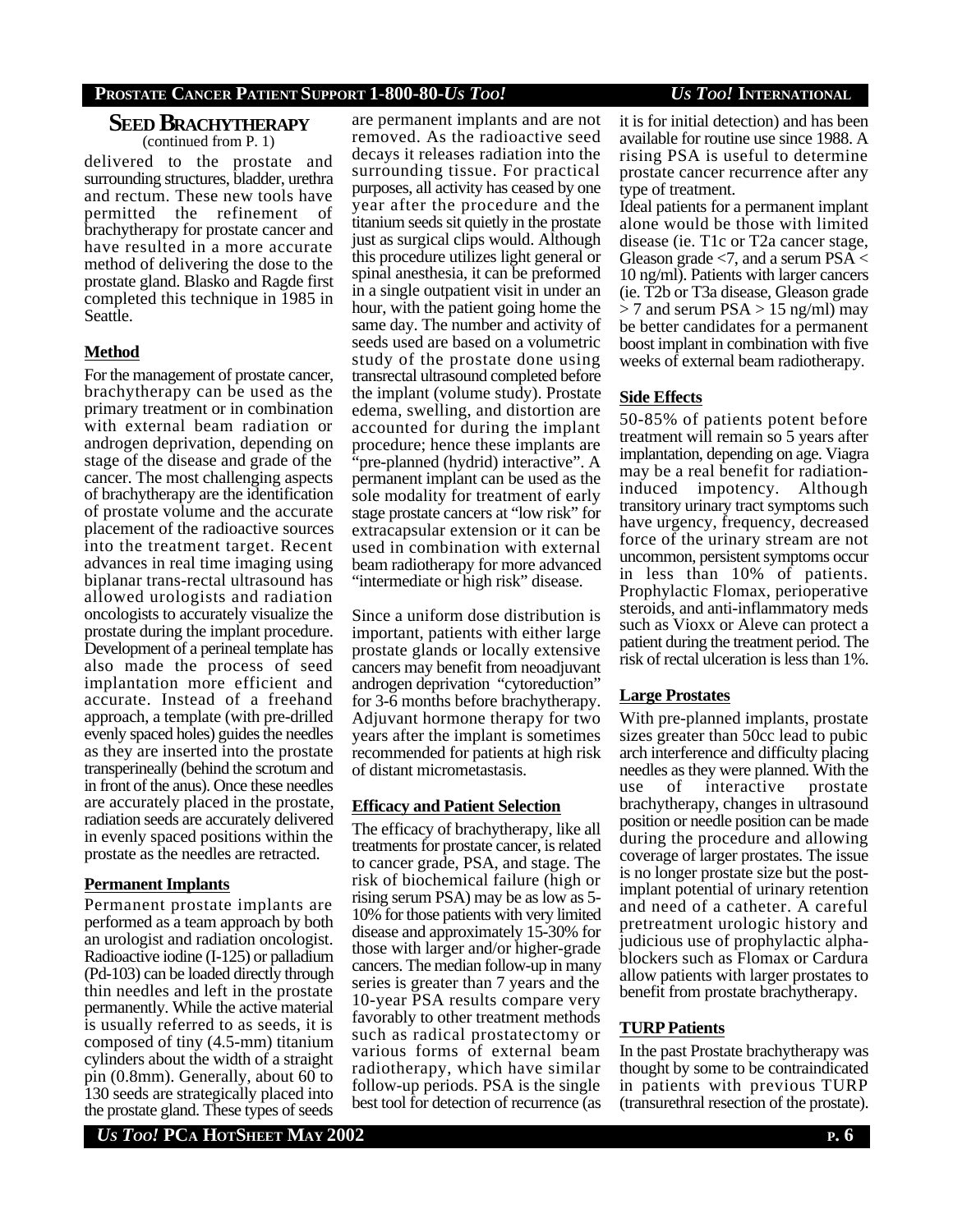Data from Seattle in patients receiving uniformly loaded prostate brachytherapy had 300% hot spots near the urethra and resulted in incontinence rates in TURP patients of >30%. This information was one of the driving forces to deliver the dose more evenly throughout the prostate in what is now called modified peripheral loading prostate brachytherapy. Updated publications using peripheral loading techniques has reduced incontinence rates in TURP patients to less than 5%. Recent studies have revealed that patients with a previous TURP have less perioperative obstruction symptoms as well.

# **Salvage Prostate Brachytherapy**

Local recurrence after external beam therapy has been a significant concern. Salvage treatment data is sparse and toxicity of retreatment can be high. Restaging of the patient including CT abdomen&pelvis, bone scan, Prostascint, and rebiopsy of the prostate is important to identify the site of recurrence. In patients with prostate only recurrence, options include salvage prostatectomy, cryotherapy, hormone therapy, or brachytherapy. Published, five year recurrence free survival after salvage brachytherapy from experienced centers shows great promise, especially in selected patients identified early with PSAs < 10 and rebiopsy Gleason scores of <6. The incidence of serious side effects after salvage brachytherapy, such as incontinence and rectal complications, are lower than that reported after other types of salvage procedures.

# **Summary**

Modern prostate brachytherapy is the result of advancements in minimally invasive, image-based surgical techniques, radiology and computer science. It requires a dedicated team including urologic surgeons and radiation oncologists experienced in the management of prostate cancer. Treatment can be tailored to the individual patient. Outcome data as long as PSA testing has been available continues to show the durability of benefit from this outpatient procedure.

# *US TOO!* **INTERNATIONAL VISIT US ON THE INTERNET AT WWW.USTOO.ORG**

# **NEWBOOK HIS PROSTATEAND ME: A COUPLE DEALS WITH PROSTATE CANCER**

by Desiree Lyon Howe

*Andy von Eschenbach said, "....is one of the most sensitive, enlightening, informative discussions of the impact of prostate cancer on a relationship I have ever read."*

# **Book Description**

HIS PROSTATE AND ME addresses, from a woman's point of view the prime issue that obstructs men from seeking treatment for prostate cancer: will I or won't I be able to function sexually for the rest of my life? Desiree Howe, who met and married husband Dick Howe after his prostate cancer surgery, answers that question with a resounding yes as she offers a frank and information-rich examination of her husband's and her experience with this "dangerous disease. The keystone of the book is Dick Howe's story, from diagnosis all the way through successful treatment for postsurgical side effects, including incontinence and erectile dysfunction.

Dick Howe, former president of Pennzoil, reacted to his diagnosis by immersing himself in an on-going effort to learn everything possible about the illness that threatened his life. So effective has he been in this endeavor that he is now widely considered the leading lay expert on the disease in the country. When he began courting Desiree Lyon, like him recently widowed, she realized that she would be enlisted in this mission, as well. With courage and humor she embraced the challenge, joining her husband in bringing open and honest discussion of every aspect of prostate cancer treatment to as many people as possible, either by appearing before groups or through individual counseling. In clear and readable prose, she accompanies their personal story with up to the minute, understandable, scientific information on the medical issues involved, including details of the many new and effective treatment options available. A comprehensive appendix lists information resources around the country. Every wife, partner or loved one

of a man diagnosed with prostate cancer will derive tremendous insight and guidance from the Howes' experience along with vital information to aid in navigating the complexities involved in confronting and surmounting this disease.

# **From the Publisher**

In HIS PROSTATE AND ME: A Couple Deals with Prostate Cancer, Dee Howe removes one important barrier to better prostate health. She met and married husband Dick Howe after his surgery and in the midst of side effects they would triumph over together. She tells their story along with providing in depth up to the minute medical information that is useful to anyone facing a prostate cancer diagnosis. Dick Howe has devoted his post surgical life to helping prostate cancer survivors enjoy the active good health that can follow successful treatment.

Patients, survivor groups and physicians alike will benefit from reading the Howe's story.

One chapter of the book offers a who's who of the prostate cancer medical world. Other chapters describe the multitude of treatment options available. And a comprehensive appendix gives names, addresses and websites of support resources for patients and survivors.

# **From the Inside Flap**

 In this remarkable book, Dee Howe, the wife of the nation's leading lay expert on prostate cancer, offers a frank and information-rich examination of her husband's and her experience, from diagnosis all the way to sucessful treatment for post-surgical side effects.

Her clear and reader-friendly prose delineates the many new and effective treatment options available and offers details of the numerous resources existing to help a couple obtain support in their fight against this dangerous disease.

Every wife, partner or loved one of a man diagnosed with prostate cancer will derive tremendous insight and guidance from the Howes' story.

Winedale Publishing; ISBN: 0970152574 Paperback (April 2002) List Price: \$16.00 / Amazon.com: \$12.80